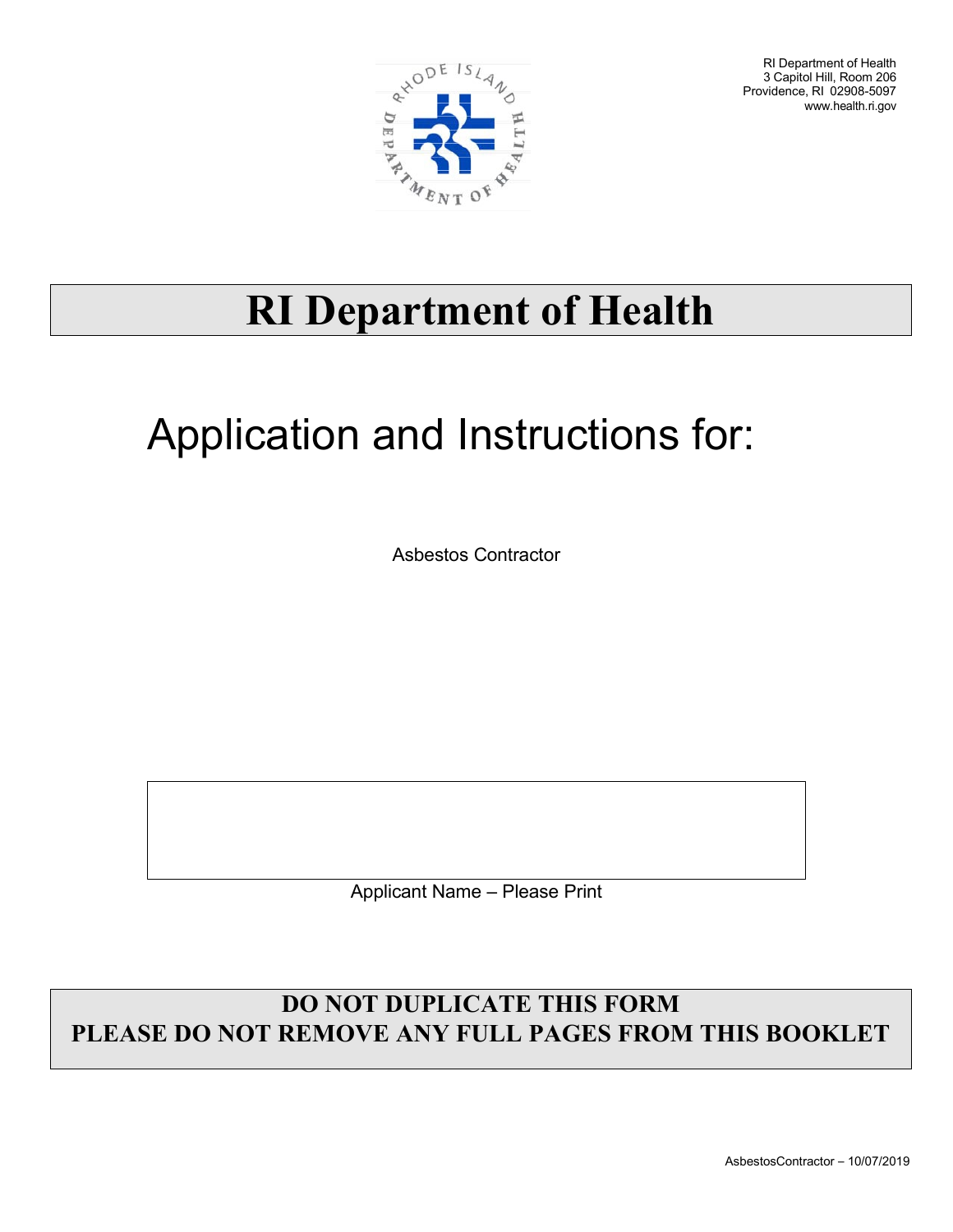## **INSTRUCTIONS**

Please use a ball point pen. Please answer all questions. Do not leave blanks. Incomplete forms will not be accepted, and your application will be returned to you. Information can be obtained on our website at [www.health.ri.gov.](http://www.health.ri.gov/)

Please mail your completed application, fee and the required documents to:

Rhode Island Department of Health (RIDOH) Center for Healthy Homes and Environment Room 206 - 3 Capitol Hill Providence, RI 02908-5097

- 1) Application fee of **\$1,950.00** in the form of a Check or Money Order, made payable to **General Treasurer, State of RI**
- 2) Attachments as specified below:

| <b>Required</b>                           | Summary of the 15 most recent asbestos abatement projects the company or its employees                                                                                                                                                                              |
|-------------------------------------------|---------------------------------------------------------------------------------------------------------------------------------------------------------------------------------------------------------------------------------------------------------------------|
| <b>Documentation</b>                      | completed or are in the process of performing to include location, dates, approximate dollar value<br>and/or number of NESHAP units for each project.                                                                                                               |
|                                           | Specify type(s) of asbestos abatement company will perform in accordance with RIDOH Regulation<br>216-RICR-50-15-1 - Asbestos Control.                                                                                                                              |
|                                           | Description of the company's bonding or other financial assurance arrangement used to ensure<br>performance of any asbestos abatement project including the name and address of the bonding<br>agency(s) used, as well as the per-job and aggregate bonding limits. |
|                                           | Copy of valid registration issued by the RI Contractor's Registration and Licensing Board.                                                                                                                                                                          |
|                                           | Copy of company's respiratory protection program prepared in accordance with OSHA 29 CFR<br>1910.134 and 29 CFR 1926.1101 and the minimum qualifications of individuals conducting qualitative<br>and quantitative fit tests.                                       |
|                                           | Copy of company's medical surveillance program including copy of current training certificate(s) of<br>successful completion of an appropriate CPR and/or First Aid Course.                                                                                         |
|                                           | Copy of certificate(s) of successful completion of an appropriate Asbestos Contractor/Supervisor<br>training course by the company's owner/principal or employee.                                                                                                   |
|                                           | Optional list of all permanent employees and their RIDOH Asbestos Supervisor or Asbestos Worker<br>license number (minimum of one Asbestos Supervisor).                                                                                                             |
| <b>Performance</b><br><b>Requirements</b> | Regulated asbestos abatement projects must follow an abatement plan approved by RIDOH as<br>required by § 1.4.2(A) of 216-RICR-50-15-1.                                                                                                                             |
|                                           | A RIDOH-licensed Abatement Supervisor and a person certified in CPR/First Aid must be on-site<br>during all abatement activities as required by $\S$ 1.4.2(B) of 216-RICR-50-15-1.                                                                                  |
|                                           | Asbestos Contractor must submit 10-day start work notification to RIDOH; Asbestos Supervisor must<br>call 401-222-7796 when site preparation begins in accordance with § 1.8.1 of 216-RICR-50-15-1.                                                                 |
|                                           | Company must maintain asbestos abatement project records in accordance with § 1.8.2-3 of 216-<br>RICR-50-15-1.                                                                                                                                                      |

Please contact the Center for Healthy Homes and Environment at 401-222-7796 or [doh.asbestos@health.ri.gov](mailto:doh.asbestos@health.ri.gov) if you have questions about the application process.

Please make a photocopy of your entire completed application for your records before mailing it to RIDOH. RIDOH is not responsible for providing you with a photocopy of your application.

Please allow RIDOH fifteen (15) business days to process your application and mail your license.

You may check the status of your application at [https://healthri.mylicense.com/Verification.](https://healthri.mylicense.com/Verification)

**PLEASE NOTE: RIDOH can no longer handle applications on a "walk-in" basis. Please do not drop applications off at RIDOH.**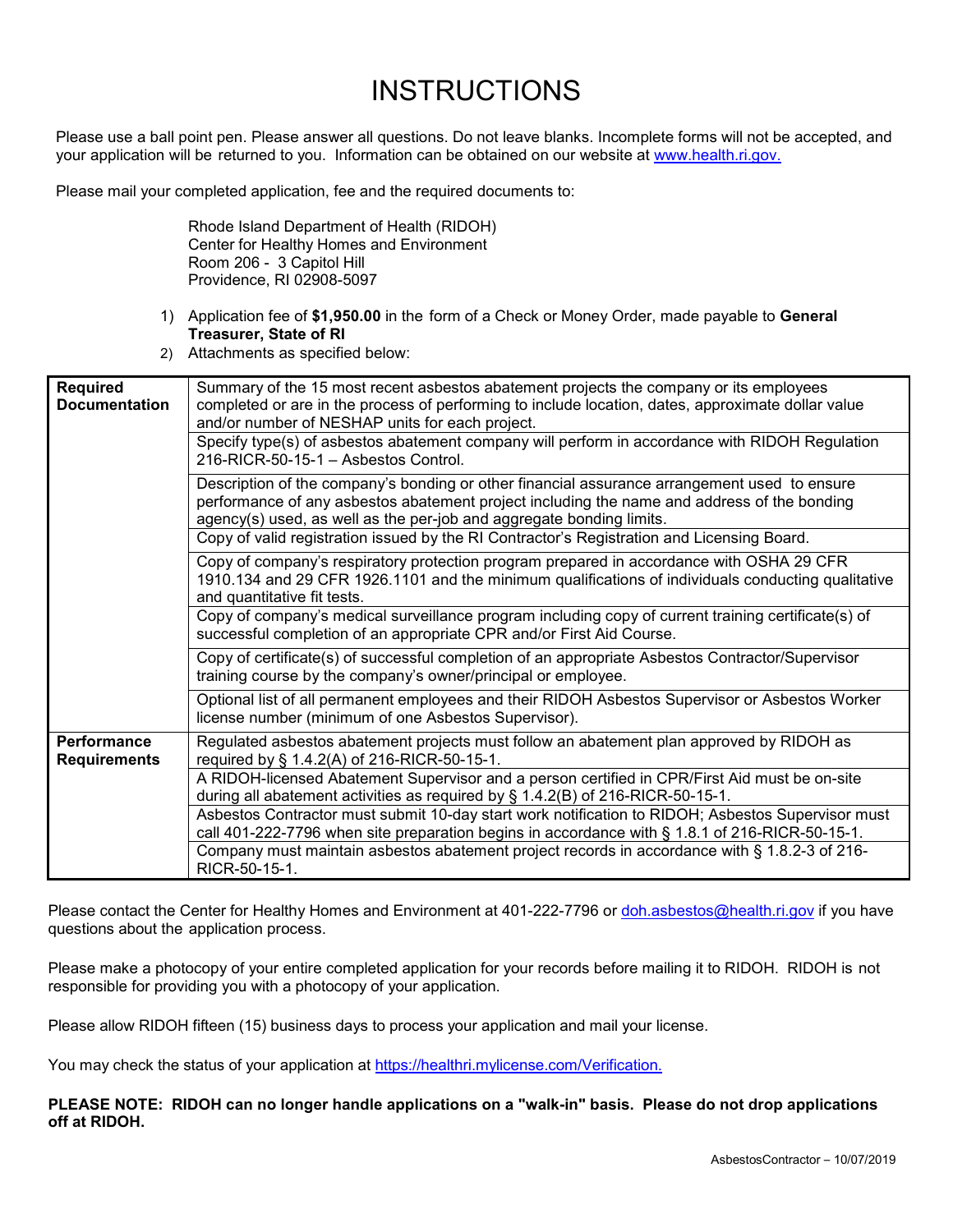|                                                                                                                                                                                                                | State of Rhode Island and Providence Plantations                                                                                                                                                                                                                                                       | <b>Department of Health</b> |                                                                                |                    |  |
|----------------------------------------------------------------------------------------------------------------------------------------------------------------------------------------------------------------|--------------------------------------------------------------------------------------------------------------------------------------------------------------------------------------------------------------------------------------------------------------------------------------------------------|-----------------------------|--------------------------------------------------------------------------------|--------------------|--|
| Name of Business:<br>This is the legal entity in<br>whose name the license<br>should be issued and who is<br>legally responsible.                                                                              | Name: <u>2000 - 2000 - 2000 - 2000 - 2000 - 2000 - 2000 - 2000 - 2000 - 2000 - 2000 - 2000 - 2000 - 2000 - 2000 - 2000 - 2000 - 2000 - 2000 - 2000 - 2000 - 2000 - 2000 - 2000 - 2000 - 2000 - 2000 - 2000 - 2000 - 2000 - 2000 </u>                                                                   |                             |                                                                                |                    |  |
| <b>Contact Person:</b>                                                                                                                                                                                         | Name:<br>Prefix<br>(Mr/Mrs/Dr.)                                                                                                                                                                                                                                                                        | First Name                  | Last Name                                                                      | Suffix<br>(Jr/III) |  |
| <b>Mailing Information:</b><br>Please provide the mailing<br>information for all<br>communication regarding this<br>license.                                                                                   | Address Country <u>example and the contract of the contract of the contract of the contract of the contract of the contract of the contract of the contract of the contract of the contract of the contract of the contract of t</u>                                                                   |                             |                                                                                |                    |  |
| Location Information:<br>Please provide the location<br>information regarding this<br>license.                                                                                                                 | Address Line 1<br>Address Country <u>example and the second second second second second second second second second second second second second second second second second second second second second second second second second second second </u><br>Fax:<br>Email Address: <b>Email Address:</b> |                             |                                                                                |                    |  |
| <b>Ownership Type:</b><br>Please check ONE                                                                                                                                                                     | Corporation<br>Governmental Entity<br>Partnership<br>Partner                                                                                                                                                                                                                                           |                             | <b>Limited Liability Company</b><br>Sole Proprietorship<br>Limited Partnership |                    |  |
| Ownership Information:<br>Please provide ownership<br>information for the Sole<br>Proprietorship, Partnership,<br>Limited Partnership,<br>Corporation, Limited Liability<br>Company or Governmental<br>Entity. | Name:-<br>DBA: the contract of the contract of the contract of the contract of the contract of the contract of the contract of the contract of the contract of the contract of the contract of the contract of the contract of the contr                                                               |                             |                                                                                |                    |  |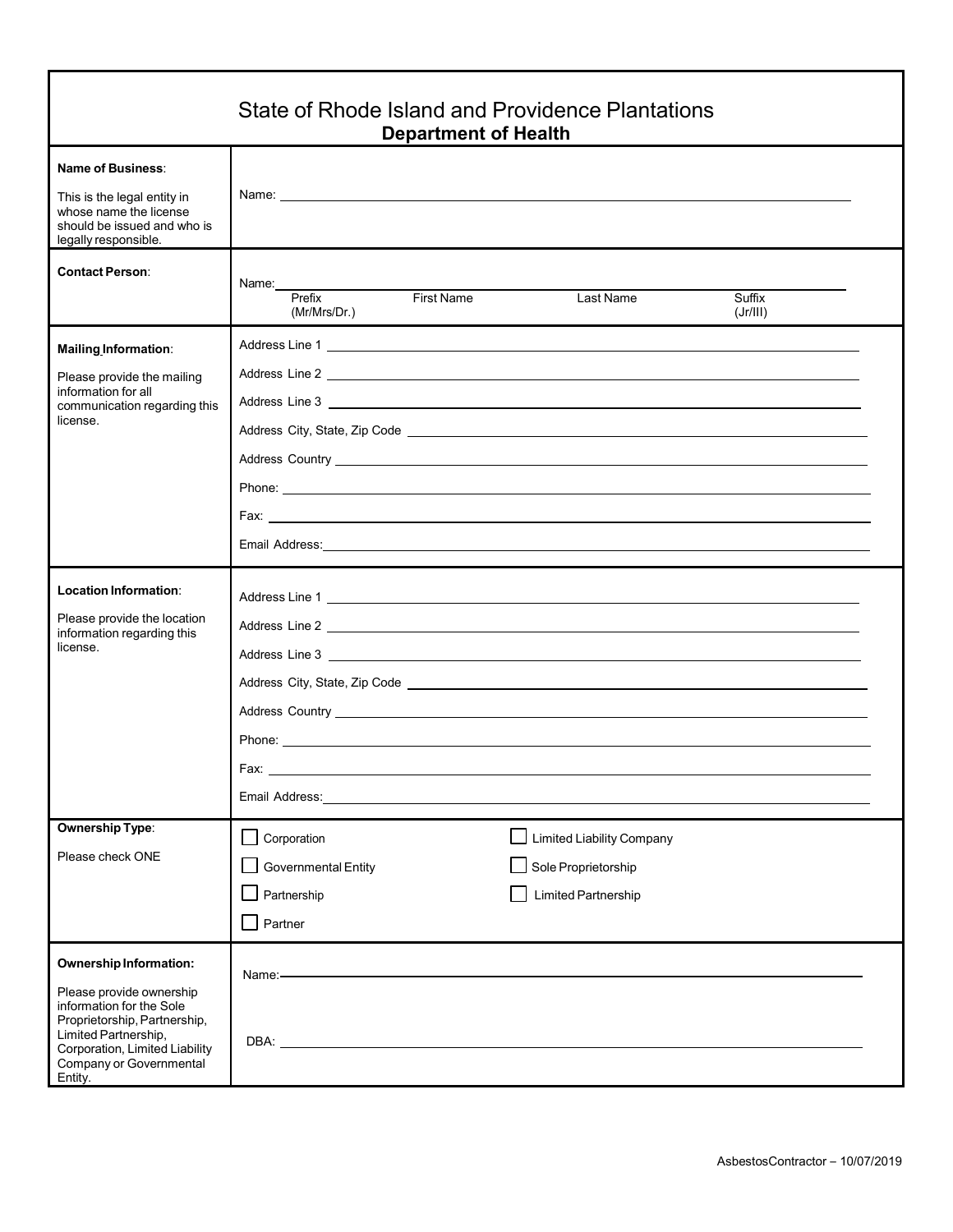| <b>Ownership Address</b><br>Information:<br>Please provide the address,<br>telephone number(s) and<br>email of the Sole<br>Proprietorship, Partnership,<br>Limited Partnership,<br>Corporation, Limited<br>Liability Company or<br>Governmental Entity. | Address Line 1 - Address Line 1 - Address Line 1 - Address Line 1 - Address Line 1 - Address Line 1 - Address<br>Address Line 2 and 2 and 2 and 2 and 2 and 2 and 2 and 2 and 2 and 2 and 2 and 2 and 2 and 2 and 2 and 2 and 2<br>Address Line 3 - The Commission of the Commission of the Commission of the Commission of the Commission of the<br>Address City, State, Zip Code - Manual Community of the Contract of the Address City, State, Zip Code - Manual                                                                                                              |  |
|---------------------------------------------------------------------------------------------------------------------------------------------------------------------------------------------------------------------------------------------------------|----------------------------------------------------------------------------------------------------------------------------------------------------------------------------------------------------------------------------------------------------------------------------------------------------------------------------------------------------------------------------------------------------------------------------------------------------------------------------------------------------------------------------------------------------------------------------------|--|
| <b>Permanent Workers:</b><br>(See instructions for<br>required documents)                                                                                                                                                                               | (Attaching a list of this information is acceptable - Please label it Workers)                                                                                                                                                                                                                                                                                                                                                                                                                                                                                                   |  |
| <b>CPR and First Aid</b><br>Personnel:                                                                                                                                                                                                                  | Name: Name:<br>Name: We have a state of the state of the state of the state of the state of the state of the state of the state of the state of the state of the state of the state of the state of the state of the state of the state of th                                                                                                                                                                                                                                                                                                                                    |  |
| (See instructions for<br>required documents)                                                                                                                                                                                                            | (Attaching a list of this information is acceptable - Please label it CPR/First Aid Personnel)                                                                                                                                                                                                                                                                                                                                                                                                                                                                                   |  |
| <b>Asbestos Abatement</b><br>Projects:                                                                                                                                                                                                                  | Provide a summary of asbestos abatement projects, which the applicant has completed or is in the process of<br>performing.<br>(See instructions for specific details required)                                                                                                                                                                                                                                                                                                                                                                                                   |  |
| <b>Financial</b><br><b>Qualifications/Bonding:</b>                                                                                                                                                                                                      | Describe the bonding or other financial assurance arrangement used by the applicant to ensure performance with the<br>requirements of any asbestos abatement project that the applicant will undertake.<br>(See instructions for specific details required)                                                                                                                                                                                                                                                                                                                      |  |
| <b>Respiratory Protection</b><br>Program:                                                                                                                                                                                                               | Provide a copy of the applicant's respiratory protection program prepared in accordance with OSHA 29 CFR 1910.134<br>and 29 CFR 1926.1101, and which will be used at all asbestos abatement projects conducted under this license.<br>No.<br>Yes I                                                                                                                                                                                                                                                                                                                               |  |
| <b>Worker Protection</b><br>Program:                                                                                                                                                                                                                    | A. Personal protective equipment and clothing for employees will be in accordance with OSHA 29 CFR 1101(i)<br>Yes I<br>No<br>В.<br>Any employee or agent, who may be exposed to airborne asbestos, will be medically monitored in<br>accordance with the requirements of OSHA 29 CFR 1101 (m), prior to engaging in any asbestos abatement<br>activity.<br>Yes<br>No<br>Representative air monitoring, in accordance with OSHA 29 CFR 1101 (f), will be provided for employees<br>C.<br>during asbestos abatement activities.<br>Yes<br>No                                       |  |
| <b>Types of Asbestos</b><br><b>Abatement Activity</b><br><b>Requested:</b>                                                                                                                                                                              | (See instructions for specific details required)                                                                                                                                                                                                                                                                                                                                                                                                                                                                                                                                 |  |
| <b>Enforcement Actions in</b><br><b>Other Jurisdictions:</b><br>If yes, please provide<br>details. Attach additional<br>sheets if necessary.                                                                                                            | Has any federal, state or local jurisdiction ever revoked or suspended an asbestos contractor license and/or<br>authorization to perform asbestos abatement held by the applicant?<br>Yes<br> No<br>Has any federal, state or local jurisdiction ever imposed criminal or civil penalties in conjunction with an asbestos<br>Y Yes<br>abatement project performed by the applicant?<br>No<br>Does any federal, state or local jurisdiction have outstanding enforcement action(s) in conjunction with an asbestos<br>abatement project performed by the applicant?<br>[Yes<br>No |  |
|                                                                                                                                                                                                                                                         |                                                                                                                                                                                                                                                                                                                                                                                                                                                                                                                                                                                  |  |